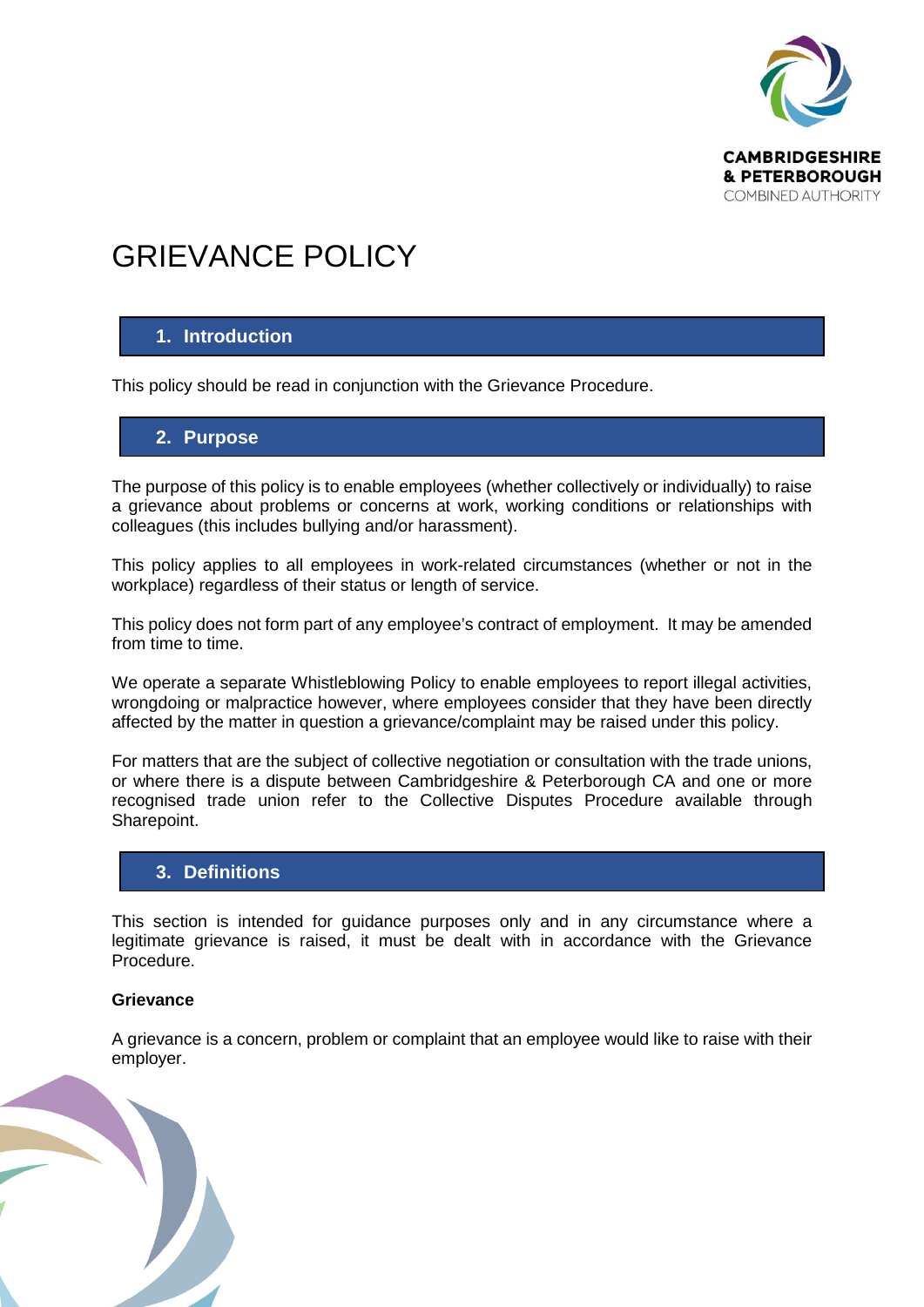

Issues that may cause grievances include but are not limited to:

- Harassment, bullying, discrimination and/or victimisation (refer to the Grievance Procedure available through Sharepoint for further definition);
- Terms and conditions of employment;
- Health and Safety;
- Work relations;
- New working practices;
- Working environment; and
- Organisational change.

### **4. Key Principles**

- Cambridgeshire & Peterborough CA expects and is committed to ensuring that all employees are treated and treat others with dignity and respect in an open and effective working environment.
- The intention is to always aim to resolve grievances informally where possible.
- All grievances will be treated seriously and addressed promptly and sensitively in accordance with the Grievance Procedure available through Sharepoint.
- In circumstances where a grievance is upheld Cambridgeshire & Peterborough CA will take all appropriate and recommended action.
- Proven allegations amounting to gross misconduct or misconduct on the part of employees will be dealt with under the Disciplinary Procedure available through Sharepoint.
- In any circumstance where a grievance relates to someone other than an employee all reasonably practicable steps (having regard to the needs of the business) will be taken to prevent against risks of recurrence.

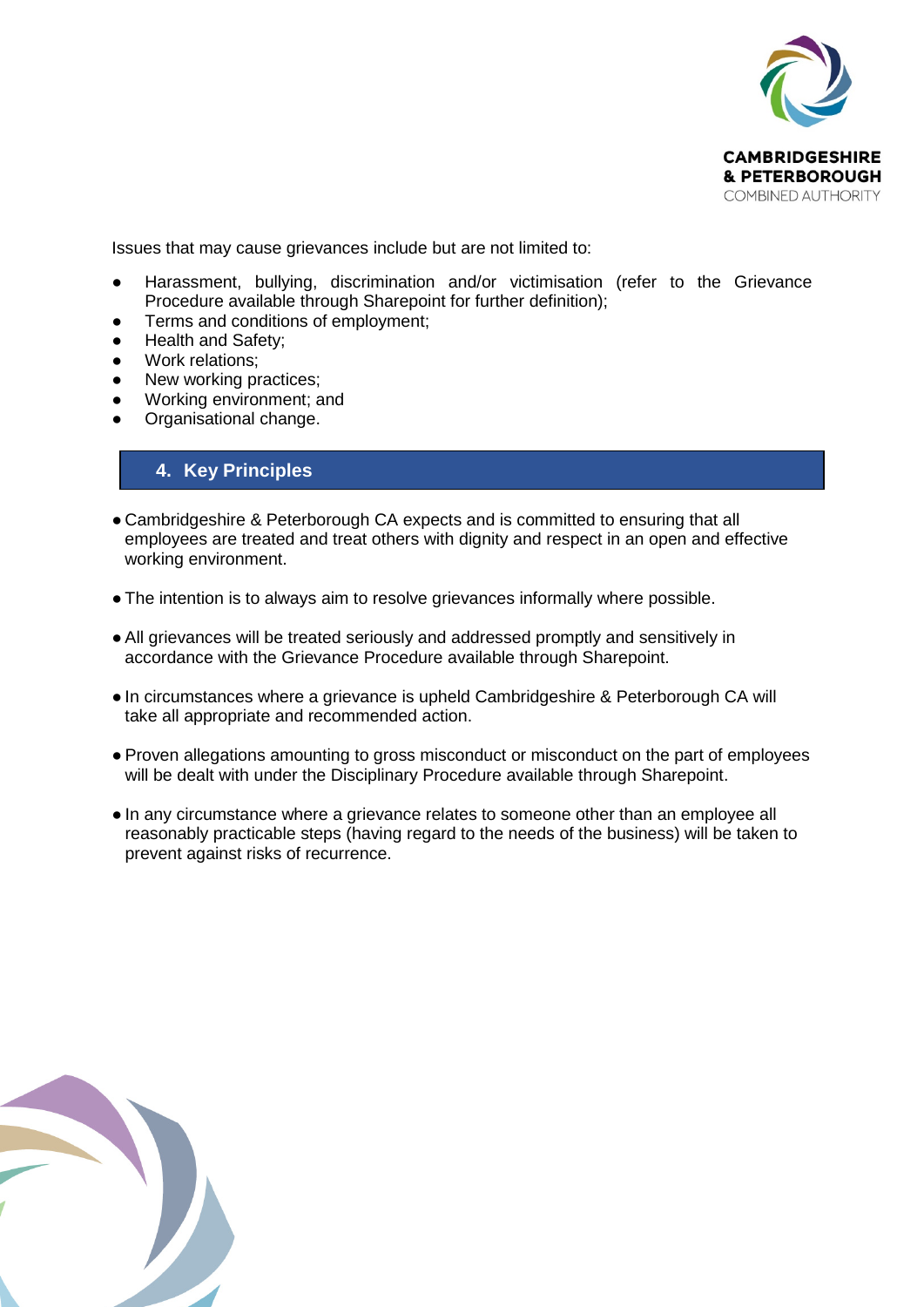

## **Governance Grievance Policy**

### **References:**

Disciplinary Procedure Whistleblowing Policy Grievance Procedure Collective Disputes Procedure

| Issue date:      | March 2017   |
|------------------|--------------|
|                  |              |
| Version number:  |              |
|                  |              |
| Review due date: | January 2020 |
|                  |              |